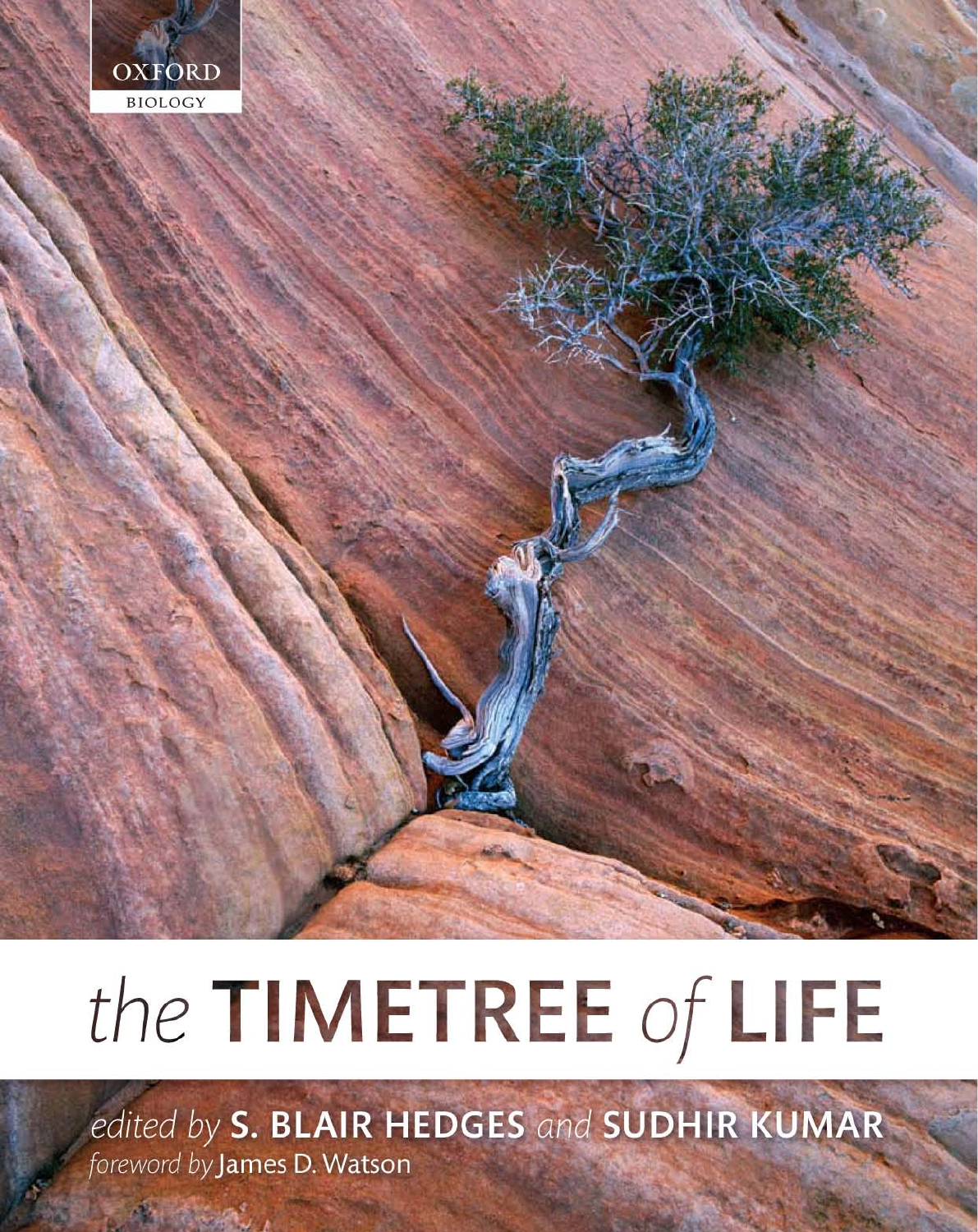## Turtles (Testudines)

#### *H. Bradley Shaffer*

Department of Evolution and Ecology, University of California, Davis, CA 95616, USA (hbshaffer@ucdavis.edu)

### Abstract

Living turtles and tortoises consist of two major clades (Cryptodira and Pleurodira), 14 families, and  $~213$  living species. Time-calibrated phylogenetic analyses can provide basic insights into the tempo of turtle evolution. Molecular phylogenetic analyses have confirmed that most families are demonstrably monophyletic, as are Cryptodira and Pleurodira. A time-calibrated analysis of all living families of turtles, which spans ~210 million years, demonstrates that many of the most-endangered clades are over 100 million years old and are represented by one or a few species, while the most species-rich families tend to be relatively young.

As a group, the turtles, tortoises, terrapins, and marine turtles (collectively, the Order Testudines) are one of the most instantly recognizable and well-known clades of non-avian reptiles (Fig. 1). Whether kept as pets, revered in temples, or slaughtered for the marketplace, turtles and tortoises are an integral and sometimes sacred part of many societies. Recent morphological and molecular phylogenetic studies (the latter are primarily mitochondrial) have led to considerable reshuffling of generic boundaries and taxonomic instability as apparently nonmonophyletic groups have been identified and reclassified (1). However, at deeper levels, most researchers agree that the 313 living turtle species are distributed among 14 monophyletic families (*2*). Although species-level diversity is modest, turtles are found in most major habitats and continents on Earth and many island systems.

Marine species (Cheloniidae and Dermochelyidae) may exceed 2 m in total length, and are found worldwide in temperate and tropical oceans. Tortoises (Testudinidae) and some Emydidae and Geoemydidae are exclusively terrestrial; tortoises in particular have invaded many of the world's deserts and some oceanic islands. Among their many unique biological features, turtles are particularly well known for several unique skeletal features, including the "anapsid" skull condition, the lack of teeth, and the shell. Testudines tend to be

very long-lived, and instances of >100-year-old individuals are known (3). They are also extremely variable in their sex- determination mechanisms, and exhibit both genetic- and temperature-dependent sex determination.

Recently, turtles have emerged as one of the most threatened major clades of vertebrates, with 132 of 201 evaluated species listed in the highest categories of endangerment (Extinct, Extinct in the wild, Critically Endangered, Endangered, Vulnerable) by the IUCN (http://www.redlist.org/). In this paper, I review the phylogenetic relationships and molecular divergence times of the families of turtles (Fig. 2).

The monophyly of turtles has never been questioned. It is based on the derived characters associated with a shell of ribs fused to overlying dermal bones inside of which lie the girdles (*4*). For the last 130 years, the living turtles have been divided into two reciprocally monophyletic clades (*5*). Pleurodira, or the side-necked turtles, retract their necks into the shell by bending the neck in a horizontal plane (*6*). Living pleurodires have relatively modest diversity, with three families and ~86 species (*2*), and are restricted to the southern continents of South America, Africa, and Australia/New Guinea, although fossil taxa were more widely distributed (*6*). Cryptodira, or the hidden-neck turtles, retract their head by bending the neck in the vertical plane. They are more diverse, with 11 families and about 227 species (*2*). Cryptodires are distributed across all temperate and tropical regions



Fig. 1 A kinosternid species (*Sternotherus carinatus*) endemic to large rivers in the south-central United States. Photo credit: H. B. Shaffer.

H. B. Shaffer. Turtles (Testudines). Pp. 398-401 in *The Timetree of Life*, S. B. Hedges and S. Kumar, Eds. (Oxford University Press, 2009).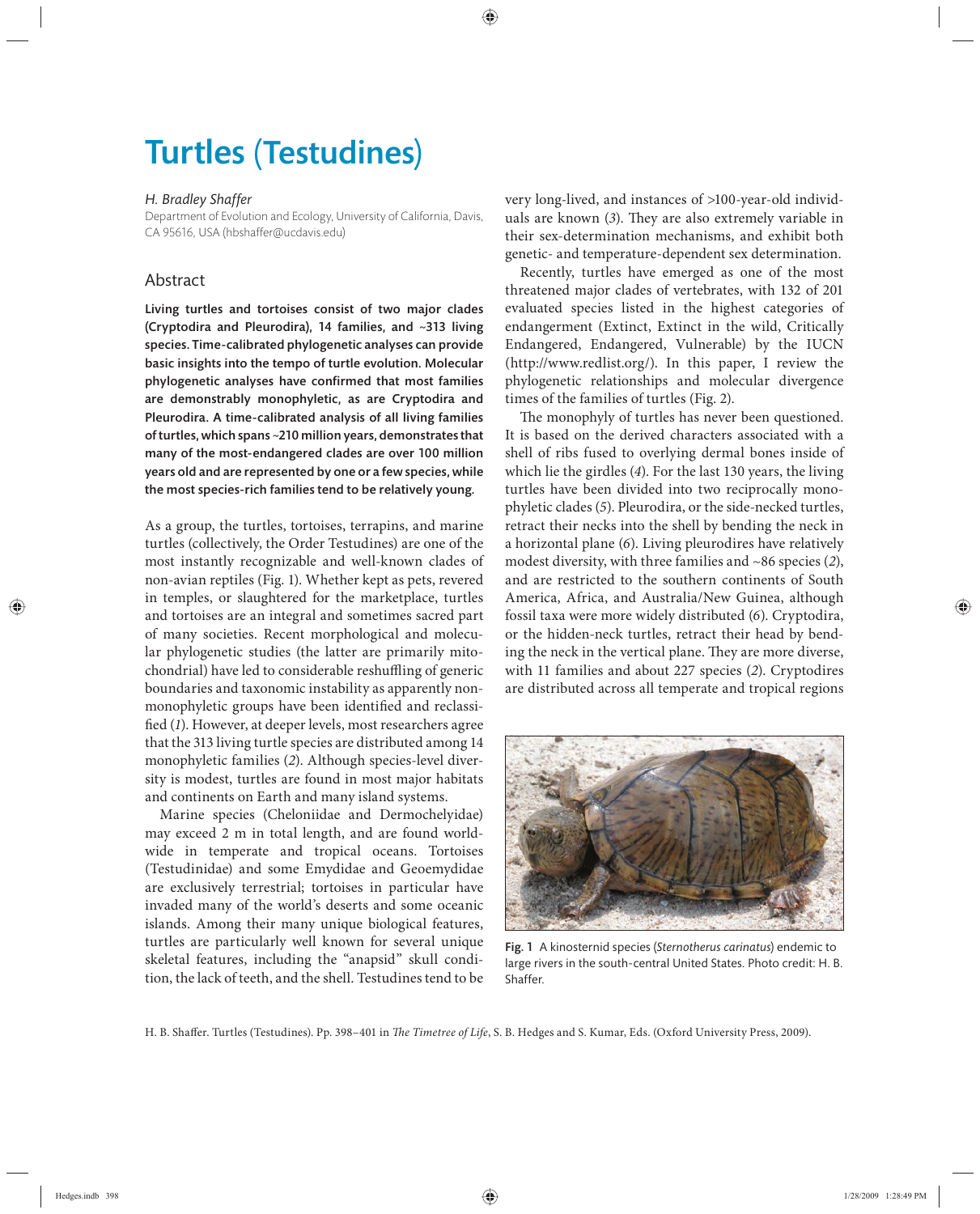

Fig. 2 A timetree of turtles (Testudines). Divergence times are show in Table 1. *Abbreviations*: Ng (Neogene) and Tr (Triassic).

on Earth, although their primary diversity is restricted to northern continents. Morphological hypotheses of the interrelationships of the living turtles, including characters diagnosing all nodes, are provided in several recent treatments (*4, 7–9*). Several novel conclusions regarding interfamilial relationships of turtles were suggested by these morphological studies, including the close relationships of mud turtles (Kinosternidae) and softshell turtles (Trionychidae), the unexpected monophyly of the New-World snapping turtles (Chelydridae) and the Asian Big-headed Turtle (Platysternidae), and the close relationship of the Pig-nosed Turtle (Carettochelyidae) and Trionychidae.

Molecular phylogenetic analyses with broad taxonomic coverage across living turtles began about a decade ago (9), and now include studies with both mitochondrial (*9, 10*) and nuclear (*11–13*) sequence data. In addition, several comprehensive analyses of within-family relationships (*14–17*) have helped to further resolve many aspects of relationships among the living turtles. At least three key results have emerged from this body of molecular work. First, the well-sampled families of turtles have been found to be monophyletic, although many of the contained genera have not. The one possible exception is the largely Old-World pond turtle Family Geoemydidae

(sometimes referred to as Bataguridae). Based on morphological evidence, geoemydids were considered to be paraphyletic with respect to the tortoises (Testudinidae), which were hypothesized to be deeply nested within Geoemydidae (4, 17). While molecular evidence has not supported this hypothesis, it is still an open question whether the diverse Old-World geoemydids and *Rhinoclemmys*, the single New-World genus, are monophyletic with respect to testudinids (17). Second, the relationships of the monotypic Big-headed Turtle Family Platysternidae and the New-World snapping turtles (Family Chelydridae) are finally becoming clear. Based largely on morphological evidence and limited mtDNA data, the two were considered to be closest relatives (*4, 9*). However, whole mitochondrial genome data (*10*), *RAG1* nuclear data (*12*), and combined *RAG1* and mtDNA data (*12*) indicate that Platysternidae is most closely related to Testudinoidea (Emydidae, Geoemydidae, Testudinidae). The placement of Chelydridae remains uncertain—nuclear and mtDNA suggest affinities with the Kinosternidae and their relatives (*12*), whereas whole mitochondrial data place them as the closest relative of a clade containing Testudinoidea, the marine turtles, and Platysternidae (10). Third, the phylogenetic placement of the softshell turtles (Trionychidae) remains enigmatic.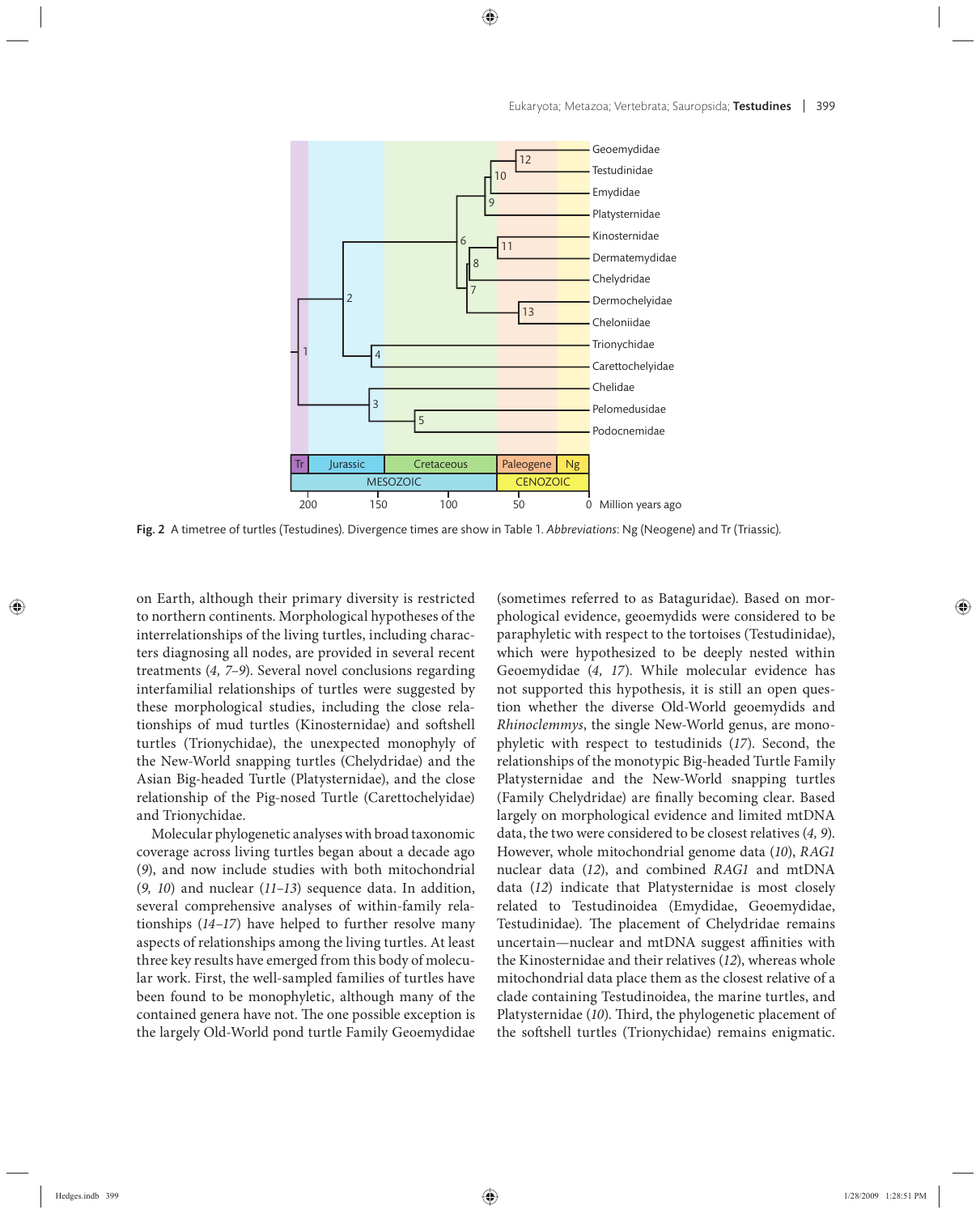| <b>Timetree</b> |             | <b>Estimates</b> |            |             |         |
|-----------------|-------------|------------------|------------|-------------|---------|
| Node            | <b>Time</b> | Ref. (19)        |            | Ref. (22)   |         |
|                 |             | <b>Time</b>      | CI         | <b>Time</b> | CI      |
| 1               | 207.0       |                  |            | 207         | 221-193 |
| 2               | 175.0       | 175              | 186-164    |             |         |
| 3               | 156.5       | 176              | 184-168    | 137         | 159-115 |
| 4               | 155.0       | 155              | 166-144    |             |         |
| 5               | 124.0       | 124              | 135-113    |             |         |
| 6               | 94.0        | 94               | $100 - 88$ |             |         |
| $\overline{7}$  | 87.0        | 87               | $95 - 79$  |             |         |
| 8               | 85.0        | 85               | $91 - 79$  |             |         |
| 9               | 74.0        | 74               | $93 - 55$  |             |         |
| 10              | 70.0        | 70               | $76 - 64$  |             |         |
| 11              | 65.0        | 65               |            |             |         |
| 12              | 52.0        | 52               |            |             |         |
| 13              | 50.0        | 50               | $57 - 43$  |             |         |

Table 1. Divergence times (Ma) and their confidence/credibility intervals (CI) among turtles (Testudines).

Note: The node times in the timetree are average of times from difference studies. The times for Nodes 11 and 12 are based on fossil dates supported by a cross-validation procedure with molecular time estimates.

Molecular data suggest that softshells and their close relative, the Pig-nosed Turtle (Carettochelyidae), are either closest to the remaining Cryptodira (*12*) or perhaps represent the first split among all living turtles and fall outside of Cryptodira [suggested as an unlikely possibility in (*12*) and (*22*)]. In either case, they are not closely related to the mud turtle clade as suggested based on morphological analyses (*10–12*).

Because they have a superb fossil record, turtles have long been recognized as excellent candidates for fossil-calibrated molecular phylogenies. In addition, an intriguing early suggestion, based on within-species phylogeographic estimates, that turtles may be characterized by a slow rate of molecular evolution (*18*) raised the possibility that molecular clocks may be applicable to very ancient phylogenetic events in turtle history. However, only two papers (*9, 19*) have used fossils to explore divergence times among all of the major lineages of turtles. In the first (9), the primary emphasis was on the impact of including fossils on phylogeny estimation, rather than time estimation. However, one major conclusion from that work was that the major lineages of cryptodiran turtles all appeared to diverge roughly 100 million years ago (Ma), based on evidence from their earliest fossil representatives.

Near *et al.* (*19*) provided estimates of divergence times for all major clades of living Testudines, as well as a new cross-validation method for identifying potential outlier fossils that may be providing inaccurate divergence dates. Using 10 consistent fossil calibration dates and 4691 basepairs of nuclear (*RAG 1* exon, *R35* intron) and mitochondrial (*cyt b*) data scored for 23 turtles that include representatives of all living families and subfamilies of turtles (*12*), Near *et al.* provided several new insights into the tempo of turtle evolution (Fig. 2, Table 1). Primary among them are that most of the among-family divergences of turtles are ancient, and predate the Cretaceous–Cenozoic boundary (>66 Ma). However, divergences among the most diverse families of living Cryptodira (Testudinidae, 55 species; Emydidae, 48 species; Geoemydidae, 66 species) are much more recent, with most of the within-family diversification occurring within the last 50 million years. Some aspects of this work have recently been criticized (*20*), including the antiquity of the Cryptodira–Pleurodira split (*8*, *23*), although molecular analyses of the *RAG-1* gene across tetrapods provides independent evidence in support of the 210 million year age of this event (22). Thus, the fundamental conclusions of Near *et al.* (*21*) appear to remain valid. In particular, several of the most critically endangered families of Testudines have origins in the Jurassic (200–146 Ma) or Cretaceous (146–66 Ma) and are currently represented by one or a few living species. These lineages contain a great deal of unique phylogenetic history, and are important candidates for conservation action.

#### Acknowledgments

Support was provided by U.S. National Science Foundation, and the Agricultural Experiment Station and Center for Population Biology at the University of California, Davis. P. Meylan, P. Spinks, and R. Thomson critically reviewed the manuscript.

### References

- 1. H. B. Shaffer, N. N. FitzSimmons, A. Georges, A. G. J. Rhodin (Eds.), *Defining Turtle Diversity: Proceedings of a Workshop on Genetics, Ethics, and Taxonomy of Freshwater Turtles and Tortoises* (Chelonian Research Foundation, Lunenburg, Massachusetts, 2007).
- 2. Turtle Taxonomy Working Group [J. W. Bickham, J. B. Iverson, J. W. Parham, H. D. Philippen, A. G. J. Rhodin, H. B. Shaffer, P. Q. Spinks, P. P. van Dijk], in *Defining Turtle Diversity: Proceedings of a Workshop on*